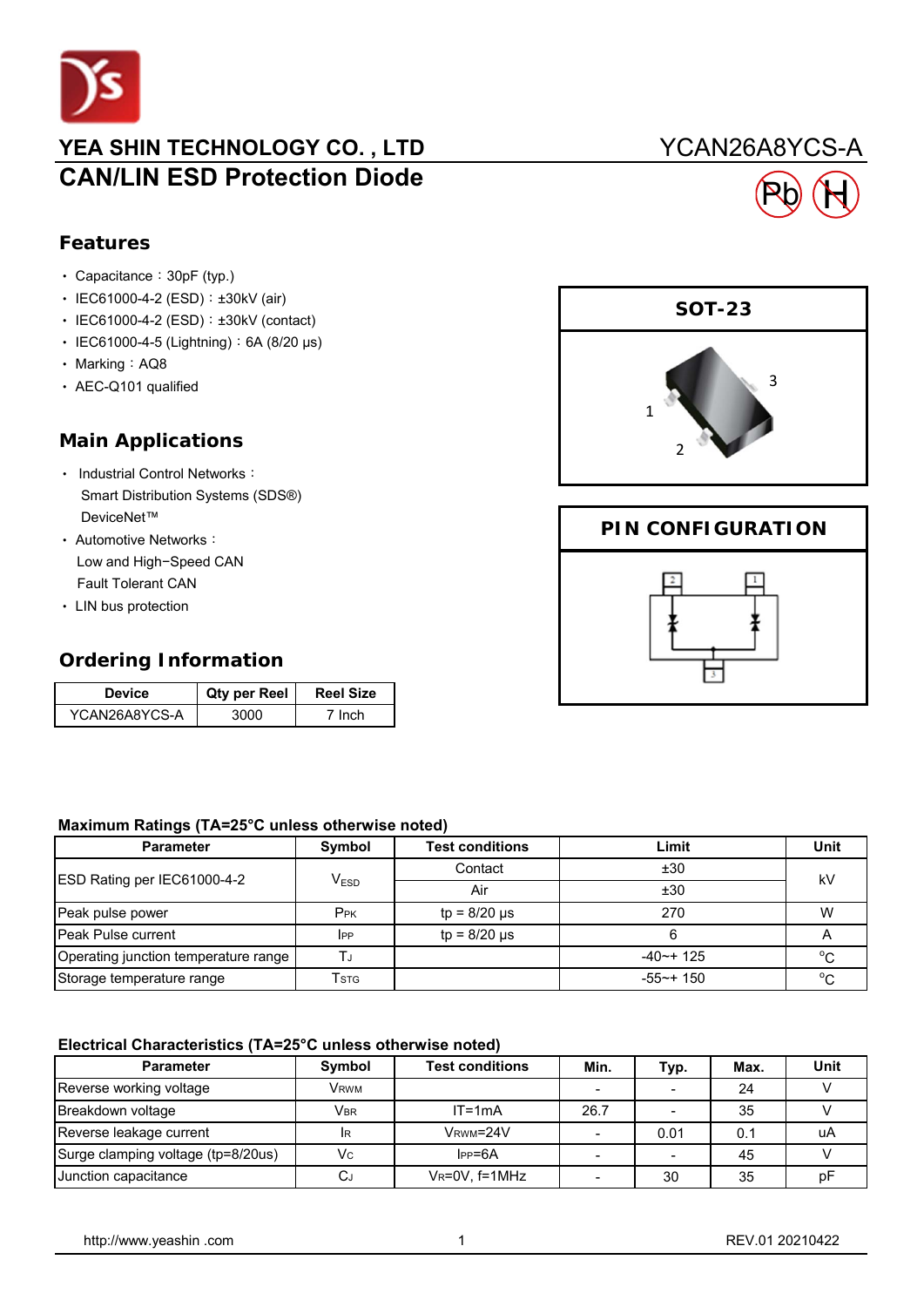# **DEVICE CHARACTERISTICS**

## YCAN26A8YCS-A

FIG. 1-Pulse Waveform **FIG. 2-I/V** curve





# FIG. 3-ESD Clamping of I/O to GND FIG. 4-ESD Clamping of I/O to GND



# (+8kV Contact per IEC 61000-4-2) (-8kV Contact per IEC 61000-4-2)